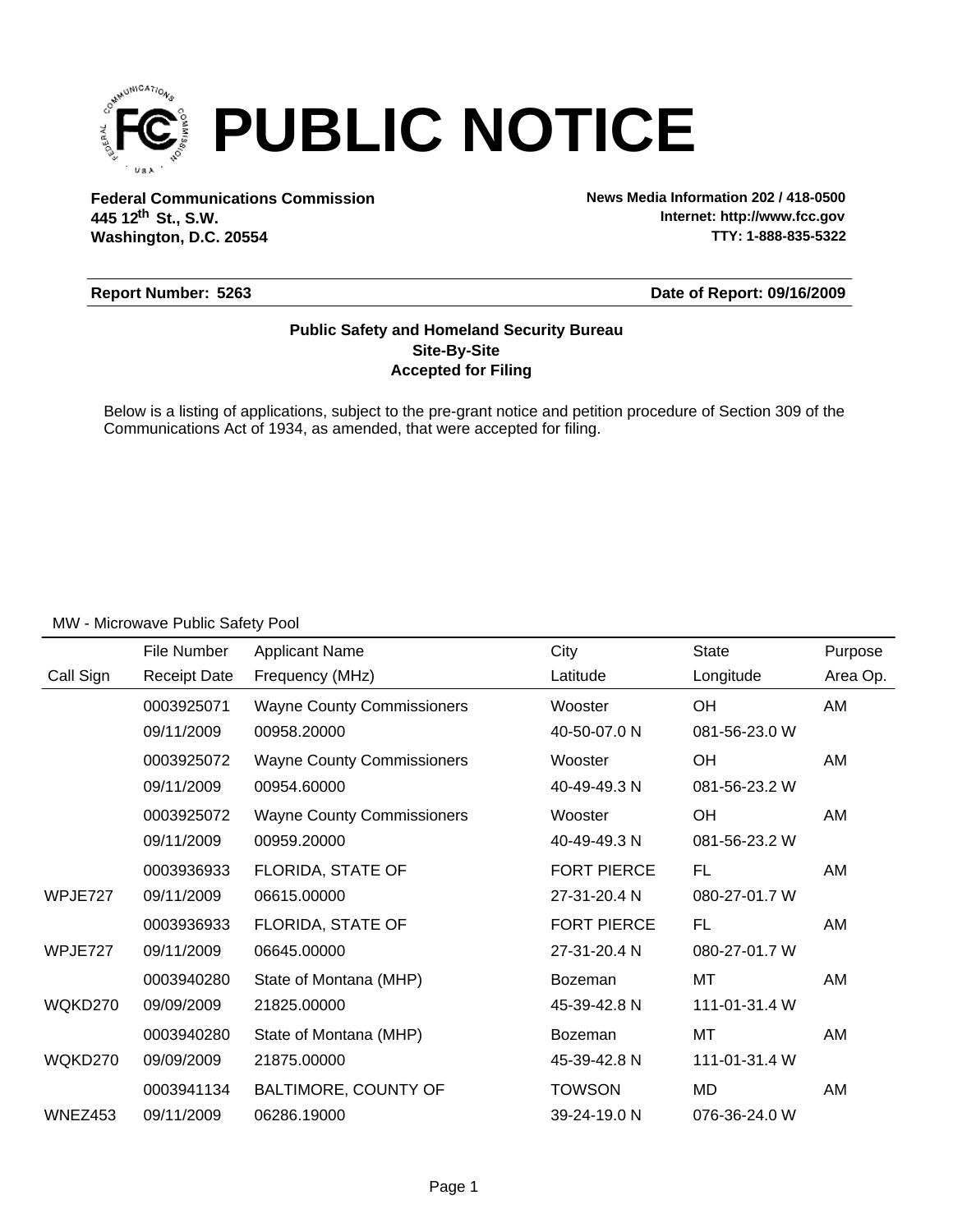|           | File Number         | <b>Applicant Name</b>                                | City            | State         | Purpose  |
|-----------|---------------------|------------------------------------------------------|-----------------|---------------|----------|
| Call Sign | <b>Receipt Date</b> | Frequency (MHz)                                      | Latitude        | Longitude     | Area Op. |
|           | 0003941134          | BALTIMORE, COUNTY OF                                 | <b>TOWSON</b>   | MD            | AM       |
| WNEZ453   | 09/11/2009          | 06315.84000                                          | 39-24-19.0 N    | 076-36-24.0 W |          |
|           | 0003941134          | BALTIMORE, COUNTY OF                                 | <b>TOWSON</b>   | <b>MD</b>     | AM       |
| WNEZ453   | 09/11/2009          | 06345.49000                                          | 39-24-19.0 N    | 076-36-24.0 W |          |
|           | 0003941134          | BALTIMORE, COUNTY OF                                 | <b>TOWSON</b>   | MD            | AM       |
| WNEZ453   | 09/11/2009          | 06375.14000                                          | 39-24-19.0 N    | 076-36-24.0 W |          |
|           | 0003941134          | BALTIMORE, COUNTY OF                                 | <b>TOWSON</b>   | MD            | AM       |
| WNEZ453   | 09/11/2009          | 10755.00000                                          | 39-24-19.0 N    | 076-36-24.0 W |          |
|           | 0003941284          | State of Nevada Department of Informatio CURRIE      |                 | <b>NV</b>     | AM       |
| WNER869   | 09/08/2009          | 06116.30500                                          | 40-19-19.7 N    | 114-33-41.0 W |          |
|           | 0003957417          | Commonwealth of Virginia, Department of Chatham      |                 | VA            | AM       |
|           | 09/08/2009          | 06345.49000                                          | 36-44-31.2 N    | 079-23-04.4 W |          |
|           | 0003957417          | Commonwealth of Virginia, Department of Chatham      |                 | VA            | AM       |
|           | 09/08/2009          | 06595.00000                                          | 36-44-31.2 N    | 079-23-04.4 W |          |
|           | 0003957417          | Commonwealth of Virginia, Department of Chatham      |                 | VA            | AM       |
|           | 09/08/2009          | 06645.00000                                          | 36-44-31.2 N    | 079-23-04.4 W |          |
|           | 0003957417          | Commonwealth of Virginia, Department of Chatham      |                 | VA            | AM       |
|           | 09/08/2009          | 06855.00000                                          | 36-44-31.2 N    | 079-23-04.4 W |          |
|           | 0003957481          | Commonwealth of Virginia, Department of Independence |                 | VA            | AM       |
|           | 09/08/2009          | 05974.85000                                          | 36-38-43.5 N    | 081-12-31.5 W |          |
|           | 0003957481          | Commonwealth of Virginia, Department of Independence |                 | VA            | AM       |
|           | 09/08/2009          | 06004.50000                                          | 36-38-43.5 N    | 081-12-31.5 W |          |
|           | 0003957481          | Commonwealth of Virginia, Department of Independence |                 | VA            | AM       |
|           | 09/08/2009          | 06034.15000                                          | 36-38-43.5 N    | 081-12-31.5 W |          |
|           | 0003957481          | Commonwealth of Virginia, Department of Independence |                 | <b>VA</b>     | AM       |
|           | 09/08/2009          | 06315.84000                                          | 36-38-43.5 N    | 081-12-31.5 W |          |
|           | 0003957481          | Commonwealth of Virginia, Department of Independence |                 | VA            | AM       |
|           | 09/08/2009          | 06375.14000                                          | 36-38-43.5 N    | 081-12-31.5 W |          |
|           | 0003957482          | Commonwealth of Virginia, Department of Martinsville |                 | VA            | AM       |
|           | 09/08/2009          | 05945.20000                                          | 36-41-34.7 N    | 080-13-28.8 W |          |
|           | 0003957482          | Commonwealth of Virginia, Department of Martinsville |                 | <b>VA</b>     | AM       |
|           | 09/08/2009          | 06004.50000                                          | 36-41-34.7 N    | 080-13-28.8 W |          |
|           | 0003957482          | Commonwealth of Virginia, Department of Martinsville |                 | VA            | AM       |
|           | 09/08/2009          | 06345.49000                                          | 36-41-34.7 N    | 080-13-28.8 W |          |
|           | 0003957482          | Commonwealth of Virginia, Department of Martinsville |                 | VA            | AM       |
|           | 09/08/2009          | 06404.79000                                          | 36-41-34.7 N    | 080-13-28.8 W |          |
|           | 0003960961          | CLARK, COUNTY OF                                     | <b>MESQUITE</b> | <b>NV</b>     | AM       |
|           | 09/11/2009          | 10875.00000                                          | 36-48-42.4 N    | 114-03-31.0 W |          |
|           |                     |                                                      |                 |               |          |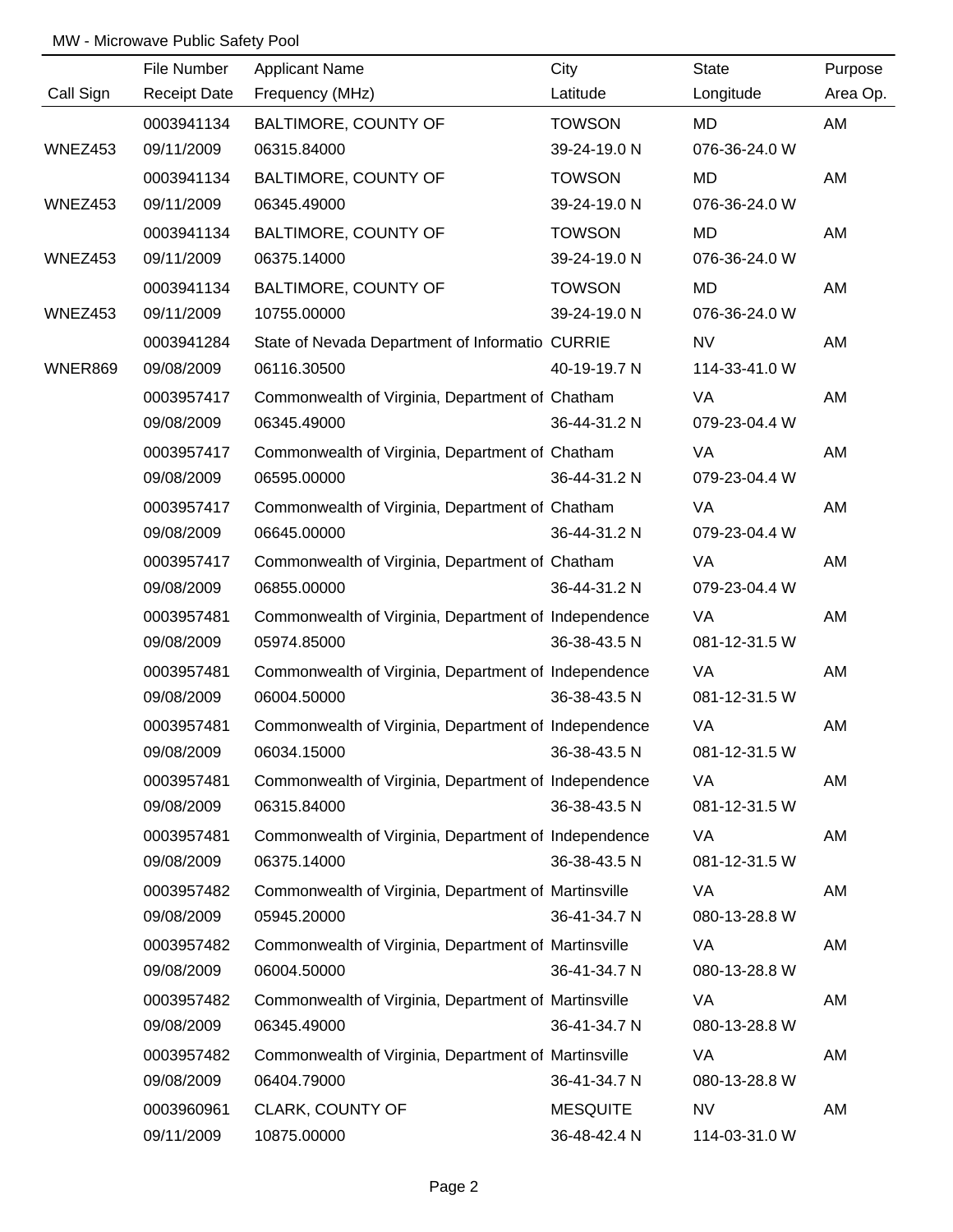|                | File Number         | <b>Applicant Name</b>                | City               | <b>State</b>  | Purpose  |
|----------------|---------------------|--------------------------------------|--------------------|---------------|----------|
| Call Sign      | <b>Receipt Date</b> | Frequency (MHz)                      | Latitude           | Longitude     | Area Op. |
|                | 0003961158          | CLARK, COUNTY OF                     | <b>BUNKERVILLE</b> | <b>NV</b>     | AM       |
|                | 09/11/2009          | 11285.00000                          | 36-46-23.0 N       | 114-07-46.1 W |          |
|                | 0003961158          | CLARK, COUNTY OF                     | <b>BUNKERVILLE</b> | <b>NV</b>     | AM       |
|                | 09/11/2009          | 11365.00000                          | 36-46-23.0 N       | 114-07-46.1 W |          |
|                | 0003961193          | CLARK, COUNTY OF                     | <b>MESQUITE</b>    | <b>NV</b>     | AM       |
|                | 09/11/2009          | 06004.50000                          | 36-42-53.0 N       | 114-03-11.0 W |          |
|                | 0003961193          | CLARK, COUNTY OF                     | <b>MESQUITE</b>    | <b>NV</b>     | AM       |
|                | 09/11/2009          | 10795.00000                          | 36-42-53.0 N       | 114-03-11.0 W |          |
|                | 0003958870          | SACRAMENTO, COUNTY OF                | <b>SACRAMENTO</b>  | CA            | MD       |
| <b>WNTU517</b> | 09/08/2009          | 11525.00000                          | 38-35-43.0 N       | 121-30-08.0 W |          |
|                | 0003958872          | SACRAMENTO, COUNTY OF                | Sacramento         | CA            | MD       |
| WPTQ847        | 09/08/2009          | 10835.00000                          | 38-43-42.8 N       | 121-24-37.5 W |          |
|                | 0003958876          | SAN JOAQUIN, COUNTY OF               | <b>FRENCH CAMP</b> | CA            | MD       |
| <b>WNTM769</b> | 09/08/2009          | 10795.00000                          | 37-53-13.1 N       | 121-17-46.9 W |          |
|                | 0003959047          | CLARK, COUNTY OF                     | <b>LAS VEGAS</b>   | <b>NV</b>     | MD       |
| WQAH639        | 09/08/2009          | 06093.45000                          | 36-20-01.2 N       | 114-58-34.1 W |          |
|                | 0003959047          | CLARK, COUNTY OF                     | <b>LAS VEGAS</b>   | <b>NV</b>     | MD       |
| WQAH639        | 09/08/2009          | 06404.79000                          | 36-20-01.2 N       | 114-58-34.1 W |          |
|                | 0003959770          | STATE OF MONTANA                     | <b>BOZEMAN</b>     | MT            | MD       |
| WPXF776        | 09/09/2009          | 11235.50000                          | 45-41-43.2 N       | 111-05-01.4 W |          |
|                | 0003960055          | HOCKING VALLEY COMMUNITY HOSPI LOGAN |                    | OH            | MD       |
| WQKE993        | 09/09/2009          | 23025.00000                          | 39-31-44.6 N       | 082-27-12.2 W |          |
|                | 0003960055          | HOCKING VALLEY COMMUNITY HOSPI LOGAN |                    | OH            | MD       |
| WQKE993        | 09/09/2009          | 23075.00000                          | 39-31-44.6 N       | 082-27-12.2 W |          |
|                | 0003960055          | HOCKING VALLEY COMMUNITY HOSPI LOGAN |                    | OH            | MD.      |
| WQKE993        | 09/09/2009          | 23125.00000                          | 39-31-44.6 N       | 082-27-12.2 W |          |
|                | 0003960055          | HOCKING VALLEY COMMUNITY HOSPI LOGAN |                    | OH            | MD       |
| WQKE993        | 09/09/2009          | 23175.00000                          | 39-31-44.6 N       | 082-27-12.2 W |          |
|                | 0003960055          | HOCKING VALLEY COMMUNITY HOSPI LOGAN |                    | OH.           | MD       |
| WQKE993        | 09/09/2009          | 23225.00000                          | 39-31-44.6 N       | 082-27-12.2 W |          |
|                | 0003960058          | HOCKING VALLEY COMMUNITY HOSPI LOGAN |                    | OH.           | MD       |
| WQKE991        | 09/09/2009          | 22025.00000                          | 39-32-53.7 N       | 082-25-50.7 W |          |
|                | 0003960059          | HOCKING VALLEY COMMUNITY HOSPI LOGAN |                    | OH            | MD       |
| WQKE992        | 09/09/2009          | 21825.00000                          | 39-32-22.5 N       | 082-24-26.1 W |          |
|                | 0003960059          | HOCKING VALLEY COMMUNITY HOSPI LOGAN |                    | OH.           | MD       |
| WQKE992        | 09/09/2009          | 21875.00000                          | 39-32-22.5 N       | 082-24-26.1 W |          |
|                | 0003960059          | HOCKING VALLEY COMMUNITY HOSPI LOGAN |                    | OH.           | MD       |
|                | WQKE992 09/09/2009  | 21925.00000                          | 39-32-22.5 N       | 082-24-26.1 W |          |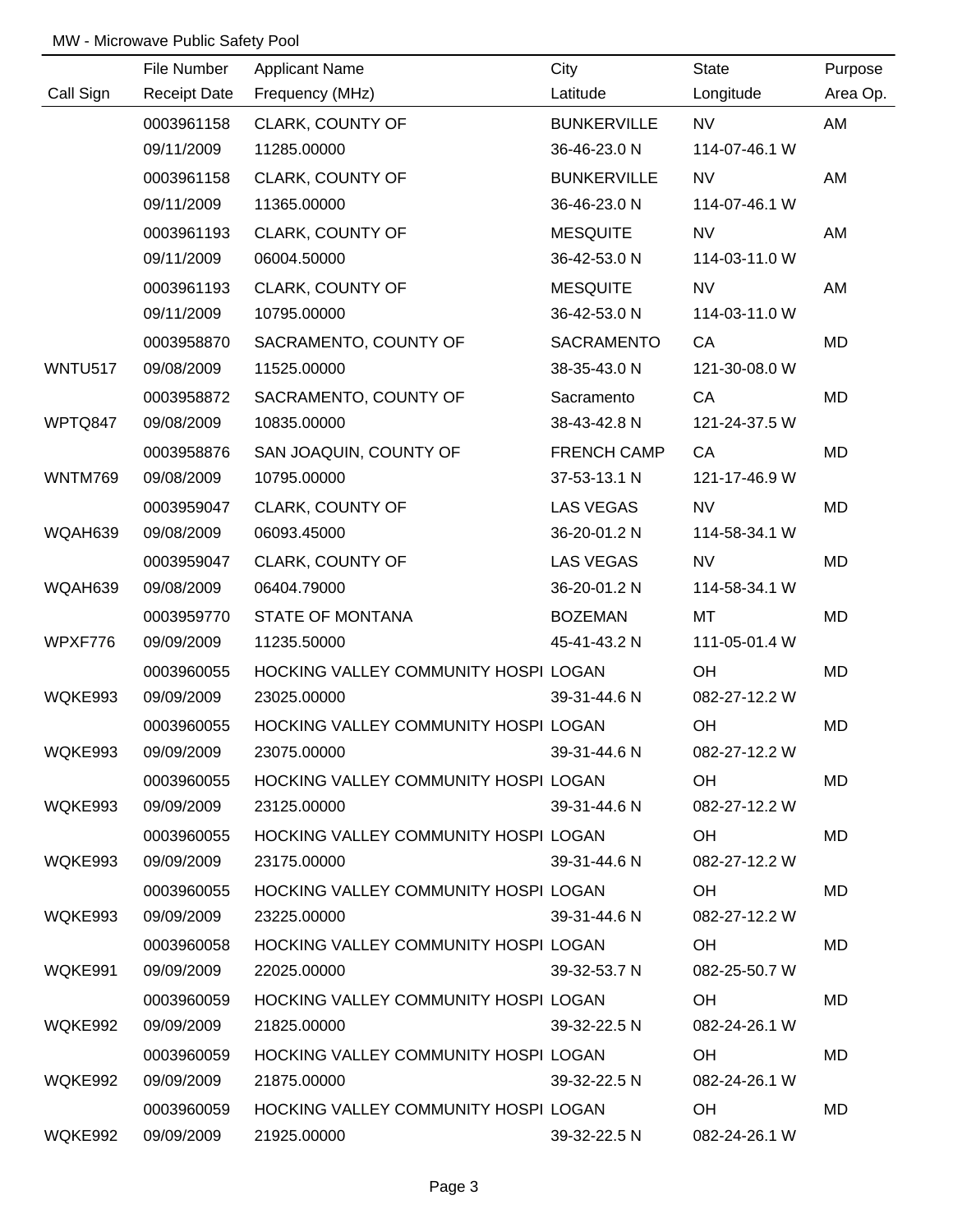|                | File Number         | <b>Applicant Name</b>                        | City                | <b>State</b>  | Purpose   |
|----------------|---------------------|----------------------------------------------|---------------------|---------------|-----------|
| Call Sign      | <b>Receipt Date</b> | Frequency (MHz)                              | Latitude            | Longitude     | Area Op.  |
|                | 0003960059          | HOCKING VALLEY COMMUNITY HOSPI LOGAN         |                     | OH            | MD        |
| WQKE992        | 09/09/2009          | 21975.00000                                  | 39-32-22.5 N        | 082-24-26.1 W |           |
|                | 0003960334          | SPOKANE, COUNTY OF                           | <b>SPOKANE</b>      | <b>WA</b>     | MD        |
| <b>WNTU495</b> | 09/09/2009          | 02183.20000                                  | 47-35-57.6 N        | 117-17-48.7 W |           |
|                | 0003960334          | SPOKANE, COUNTY OF                           | <b>SPOKANE</b>      | WA            | MD        |
| <b>WNTU495</b> | 09/09/2009          | 11215.00000                                  | 47-35-57.6 N        | 117-17-48.7 W |           |
|                | 0003960359          | County of, Spokane                           | Spokane             | <b>WA</b>     | MD        |
| WPVX666        | 09/09/2009          | 10715.00000                                  | 47-40-26.8 N        | 117-20-57.6 W |           |
|                | 0003960626          | Kenosha County Sheriff Dept.                 | <b>KENOSHA</b>      | WI            | MD        |
| KBA83          | 09/10/2009          | 11285.00000                                  | 42-34-54.0 N        | 087-52-25.2 W |           |
|                | 0003960627          | Kenosha County Sheriff Dept.                 | Kenosha             | WI            | MD        |
| WQJZ894        | 09/10/2009          | 10795.00000                                  | 42-35-08.0 N        | 087-49-27.2 W |           |
|                | 0003961313          | OREGON, STATE OF                             | <b>AZALEA</b>       | <b>OR</b>     | MD        |
| <b>WQHQ229</b> | 09/10/2009          | 05945.20000                                  | 42-42-50.0 N        | 123-12-10.1 W |           |
|                | 0003961313          | OREGON, STATE OF                             | <b>AZALEA</b>       | <b>OR</b>     | MD        |
| WQHQ229        | 09/10/2009          | 05974.85000                                  | 42-42-50.0 N        | 123-12-10.1 W |           |
|                | 0003961313          | OREGON, STATE OF                             | <b>AZALEA</b>       | <b>OR</b>     | MD        |
| WQHQ229        | 09/10/2009          | 06286.19000                                  | 42-42-50.0 N        | 123-12-10.1 W |           |
|                | 0003961313          | OREGON, STATE OF                             | <b>AZALEA</b>       | <b>OR</b>     | MD        |
| <b>WQHQ229</b> | 09/10/2009          | 06345.49000                                  | 42-42-50.0 N        | 123-12-10.1 W |           |
|                | 0003961314          | OREGON, STATE OF                             | <b>BROWNSVILLE</b>  | <b>OR</b>     | MD        |
| WQHT655        | 09/10/2009          | 06286.19000                                  | 44-26-11.1 N        | 122-59-06.9 W |           |
|                | 0003961314          | OREGON, STATE OF                             | <b>BROWNSVILLE</b>  | <b>OR</b>     | <b>MD</b> |
| WQHT655        | 09/10/2009          | 06345.49000                                  | 44-26-11.1 N        | 122-59-06.9 W |           |
|                | 0003961314          | OREGON, STATE OF                             | <b>BROWNSVILLE</b>  | <b>OR</b>     | MD        |
| WQHT655        | 09/10/2009          | 06375.14000                                  | 44-26-11.1 N        | 122-59-06.9 W |           |
|                | 0003961314          | OREGON, STATE OF                             | <b>BROWNSVILLE</b>  | OR.           | MD        |
| WQHT655        | 09/10/2009          | 06404.79000                                  | 44-26-11.1 N        | 122-59-06.9 W |           |
|                | 0003961315          | OREGON, STATE OF (STATE POLICE) MYRTLE CREEK |                     | OR.           | MD        |
| WQJK319        | 09/10/2009          | 06197.24000                                  | 43-09-56.2 N        | 122-52-51.6 W |           |
|                | 0003961315          | OREGON, STATE OF (STATE POLICE)              | <b>MYRTLE CREEK</b> | OR.           | MD        |
| WQJK319        | 09/10/2009          | 06226.89000                                  | 43-09-56.2 N        | 122-52-51.6 W |           |
|                | 0003961315          | OREGON, STATE OF (STATE POLICE)              | <b>MYRTLE CREEK</b> | <b>OR</b>     | MD        |
| WQJK319        | 09/10/2009          | 06256.54000                                  | 43-09-56.2 N        | 122-52-51.6 W |           |
|                | 0003961316          | OREGON, STATE OF                             | COTTAGE GROVE OR    |               | MD        |
| WQFU436        | 09/10/2009          | 06226.89000                                  | 43-50-34.4 N        | 122-53-31.1 W |           |
|                | 0003961316          | OREGON, STATE OF                             | COTTAGE GROVE OR    |               | MD        |
| WQFU436        | 09/10/2009          | 06286.19000                                  | 43-50-34.4 N        | 122-53-31.1 W |           |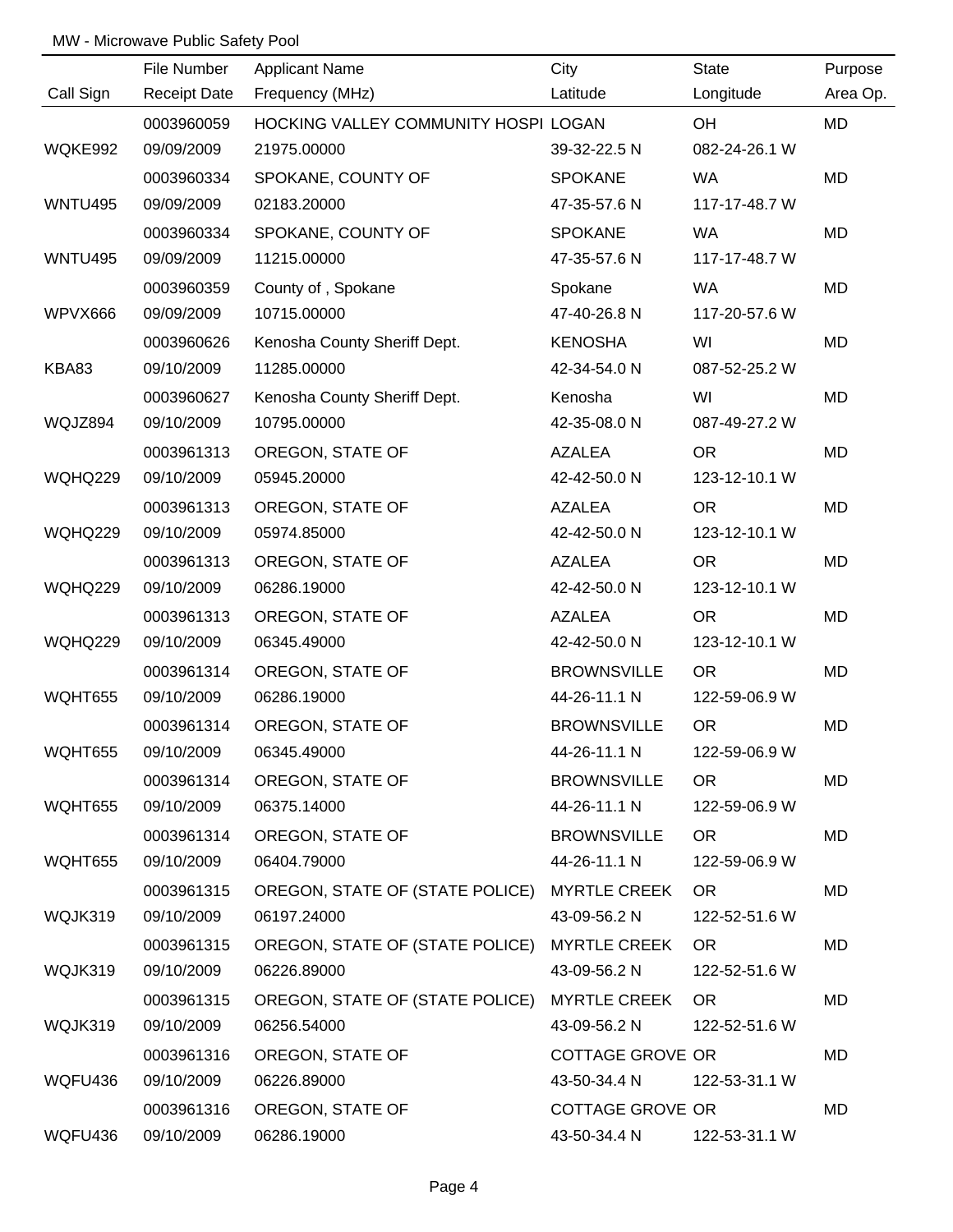|                | File Number         | <b>Applicant Name</b>  | City             | State         | Purpose   |
|----------------|---------------------|------------------------|------------------|---------------|-----------|
| Call Sign      | <b>Receipt Date</b> | Frequency (MHz)        | Latitude         | Longitude     | Area Op.  |
|                | 0003961316          | OREGON, STATE OF       | COTTAGE GROVE OR |               | <b>MD</b> |
| WQFU436        | 09/10/2009          | 06315.84000            | 43-50-34.4 N     | 122-53-31.1 W |           |
|                | 0003961316          | OREGON, STATE OF       | COTTAGE GROVE OR |               | MD        |
| WQFU436        | 09/10/2009          | 06375.14000            | 43-50-34.4 N     | 122-53-31.1 W |           |
|                | 0003961317          | OREGON, STATE OF       | MEDFORD          | <b>OR</b>     | <b>MD</b> |
| WQHP812        | 09/10/2009          | 05945.20000            | 42-21-11.0 N     | 122-47-12.7 W |           |
|                | 0003961317          | OREGON, STATE OF       | <b>MEDFORD</b>   | <b>OR</b>     | MD        |
| WQHP812        | 09/10/2009          | 05974.85000            | 42-21-11.0 N     | 122-47-12.7 W |           |
|                | 0003961317          | OREGON, STATE OF       | <b>MEDFORD</b>   | <b>OR</b>     | MD        |
| WQHP812        | 09/10/2009          | 06034.15000            | 42-21-11.0 N     | 122-47-12.7 W |           |
|                | 0003961317          | OREGON, STATE OF       | MEDFORD          | <b>OR</b>     | MD        |
| WQHP812        | 09/10/2009          | 06093.45000            | 42-21-11.0 N     | 122-47-12.7 W |           |
|                | 0003961318          | OREGON, STATE OF       | <b>LONDON</b>    | <b>OR</b>     | MD        |
| WQFU438        | 09/10/2009          | 05945.20000            | 43-31-19.6 N     | 123-06-26.7 W |           |
|                | 0003961318          | OREGON, STATE OF       | <b>LONDON</b>    | <b>OR</b>     | MD        |
| WQFU438        | 09/10/2009          | 06004.50000            | 43-31-19.6 N     | 123-06-26.7 W |           |
|                | 0003961318          | OREGON, STATE OF       | <b>LONDON</b>    | <b>OR</b>     | MD        |
| WQFU438        | 09/10/2009          | 06063.80000            | 43-31-19.6 N     | 123-06-26.7 W |           |
|                | 0003961318          | OREGON, STATE OF       | <b>LONDON</b>    | <b>OR</b>     | MD        |
| WQFU438        | 09/10/2009          | 06123.10000            | 43-31-19.6 N     | 123-06-26.7 W |           |
|                | 0003961319          | Oregon State of (OWIN) | <b>SALEM</b>     | <b>OR</b>     | MD        |
| WQHP811        | 09/10/2009          | 06034.15000            | 44-51-13.5 N     | 123-07-26.8 W |           |
|                | 0003961319          | Oregon State of (OWIN) | <b>SALEM</b>     | <b>OR</b>     | MD        |
| <b>WQHP811</b> | 09/10/2009          | 06093.45000            | 44-51-13.5 N     | 123-07-26.8 W |           |
|                | 0003961319          | Oregon State of (OWIN) | <b>SALEM</b>     | <b>OR</b>     | MD        |
| WQHP811        | 09/10/2009          | 10715.00000            | 44-51-13.5 N     | 123-07-26.8 W |           |
|                | 0003961319          | Oregon State of (OWIN) | <b>SALEM</b>     | <b>OR</b>     | MD        |
| WQHP811        | 09/10/2009          | 10915.00000            | 44-51-13.5 N     | 123-07-26.8 W |           |
|                | 0003961319          | Oregon State of (OWIN) | <b>SALEM</b>     | <b>OR</b>     | MD        |
| WQHP811        | 09/10/2009          | 10995.00000            | 44-51-13.5 N     | 123-07-26.8 W |           |
|                | 0003961319          | Oregon State of (OWIN) | <b>SALEM</b>     | OR.           | MD        |
| WQHP811        | 09/10/2009          | 11075.00000            | 44-51-13.5 N     | 123-07-26.8 W |           |
|                | 0003961319          | Oregon State of (OWIN) | <b>SALEM</b>     | <b>OR</b>     | MD        |
| WQHP811        | 09/10/2009          | 11155.00000            | 44-51-13.5 N     | 123-07-26.8 W |           |
|                | 0003961352          | OREGON, STATE OF       | Salem            | <b>OR</b>     | MD        |
| WQHQ231        | 09/10/2009          | 11405.00000            | 44-55-44.4 N     | 122-59-36.7 W |           |
|                | 0003961352          | OREGON, STATE OF       | Salem            | <b>OR</b>     | MD        |
| <b>WQHQ231</b> | 09/10/2009          | 11645.00000            | 44-55-44.4 N     | 122-59-36.7 W |           |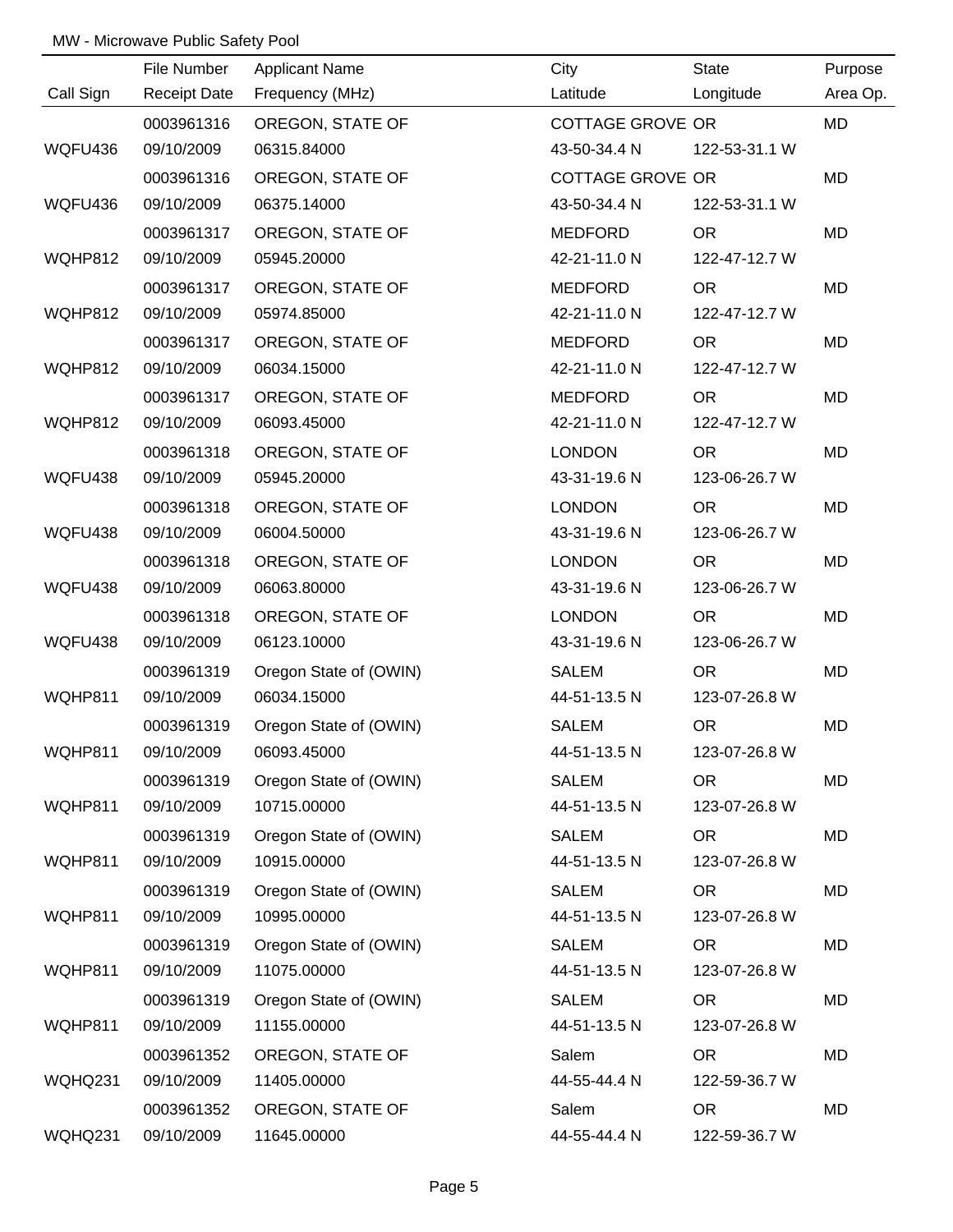|           | File Number         | <b>Applicant Name</b>                  | City           | State          | Purpose   |
|-----------|---------------------|----------------------------------------|----------------|----------------|-----------|
| Call Sign | <b>Receipt Date</b> | Frequency (MHz)                        | Latitude       | Longitude      | Area Op.  |
|           | 0003961412          | OREGON, STATE OF                       | Eugene         | <b>OR</b>      | MD        |
| WQFU437   | 09/10/2009          | 05974.85000                            | 44-00-07.0 N   | 123-06-58.0 W  |           |
|           | 0003961412          | OREGON, STATE OF                       | Eugene         | <b>OR</b>      | MD        |
| WQFU437   | 09/10/2009          | 06034.15000                            | 44-00-07.0 N   | 123-06-58.0 W  |           |
|           | 0003961412          | OREGON, STATE OF                       | Eugene         | <b>OR</b>      | MD        |
| WQFU437   | 09/10/2009          | 06123.10000                            | 44-00-07.0 N   | 123-06-58.0 W  |           |
|           | 0003961412          | OREGON, STATE OF                       | Eugene         | <b>OR</b>      | MD        |
| WQFU437   | 09/10/2009          | 06152.75000                            | 44-00-07.0 N   | 123-06-58.0 W  |           |
|           | 0003963290          | <b>STATE OF MONTANA</b>                | <b>BOZEMAN</b> | MT             | <b>MD</b> |
| WPXF782   | 09/11/2009          | 10745.00000                            | 45-38-15.5 N   | 111-16-07.7 W  |           |
|           | 0003957795          | Narragansett Bay Commission            | Providence     | R <sub>1</sub> | <b>NE</b> |
|           | 09/08/2009          | 19675.00000                            | 41-47-32.6 N   | 071-23-25.8 W  |           |
|           | 0003957797          | Narragansett Bay Commission            | Providence     | R <sub>l</sub> | <b>NE</b> |
|           | 09/08/2009          | 18115.00000                            | 41-49-28.2 N   | 071-24-35.0 W  |           |
|           | 0003958660          | City of Jersey City, Police Department | Jersey City    | <b>NJ</b>      | <b>NE</b> |
|           | 09/08/2009          | 19380.00000                            | 40-43-22.3 N   | 074-03-51.6 W  |           |
|           | 0003958702          | City of Jersey City, Police Department | Jersey City    | <b>NJ</b>      | <b>NE</b> |
|           | 09/08/2009          | 17820.00000                            | 40-43-03.2 N   | 074-03-56.2 W  |           |
|           | 0003958702          | City of Jersey City, Police Department | Jersey City    | NJ             | <b>NE</b> |
|           | 09/08/2009          | 17900.00000                            | 40-43-03.2 N   | 074-03-56.2 W  |           |
|           | 0003958744          | City of Jersey City, Police Department | Jersey City    | NJ             | <b>NE</b> |
|           | 09/08/2009          | 19460.00000                            | 40-43-36.7 N   | 074-02-11.1 W  |           |
|           | 0003958843          | SACRAMENTO, COUNTY OF                  | Sacramento     | CA             | <b>NE</b> |
|           | 09/08/2009          | 06152.75000                            | 38-39-05.9 N   | 121-29-01.6 W  |           |
|           | 0003958843          | SACRAMENTO, COUNTY OF                  | Sacramento     | CA             | <b>NE</b> |
|           | 09/08/2009          | 11325.00000                            | 38-39-05.9 N   | 121-29-01.6 W  |           |
|           | 0003958843          | SACRAMENTO, COUNTY OF                  | Sacramento     | CA             | <b>NE</b> |
|           | 09/08/2009          | 11525.00000                            | 38-39-05.9 N   | 121-29-01.6 W  |           |
|           | 0003958868          | SACRAMENTO, COUNTY OF                  | <b>GUINDA</b>  | CA             | <b>NE</b> |
|           | 09/08/2009          | 06404.79000                            | 38-47-18.6 N   | 122-07-18.9 W  |           |
|           | 0003958881          | SAN JOAQUIN, COUNTY OF                 | Stockton       | CA             | <b>NE</b> |
|           | 09/08/2009          | 11285.00000                            | 37-54-17.8 N   | 121-14-30.6 W  |           |
|           | 0003959178          | Spokane, County of                     | <b>SPOKANE</b> | <b>WA</b>      | <b>NE</b> |
|           | 09/08/2009          | 10795.00000                            | 47-43-32.1 N   | 117-10-09.1 W  |           |
|           | 0003959591          | Sedona Fire District                   | Sedona         | AZ             | <b>NE</b> |
|           | 09/09/2009          | 06595.00000                            | 34-51-51.0 N   | 111-48-37.5 W  |           |
|           | 0003959626          | CITY & COUNTY OF SAN FRANCISCO F SUNOL |                | CA             | <b>NE</b> |
|           | 09/09/2009          | 19440.00000                            | 37-33-30.4 N   | 121-51-37.6 W  |           |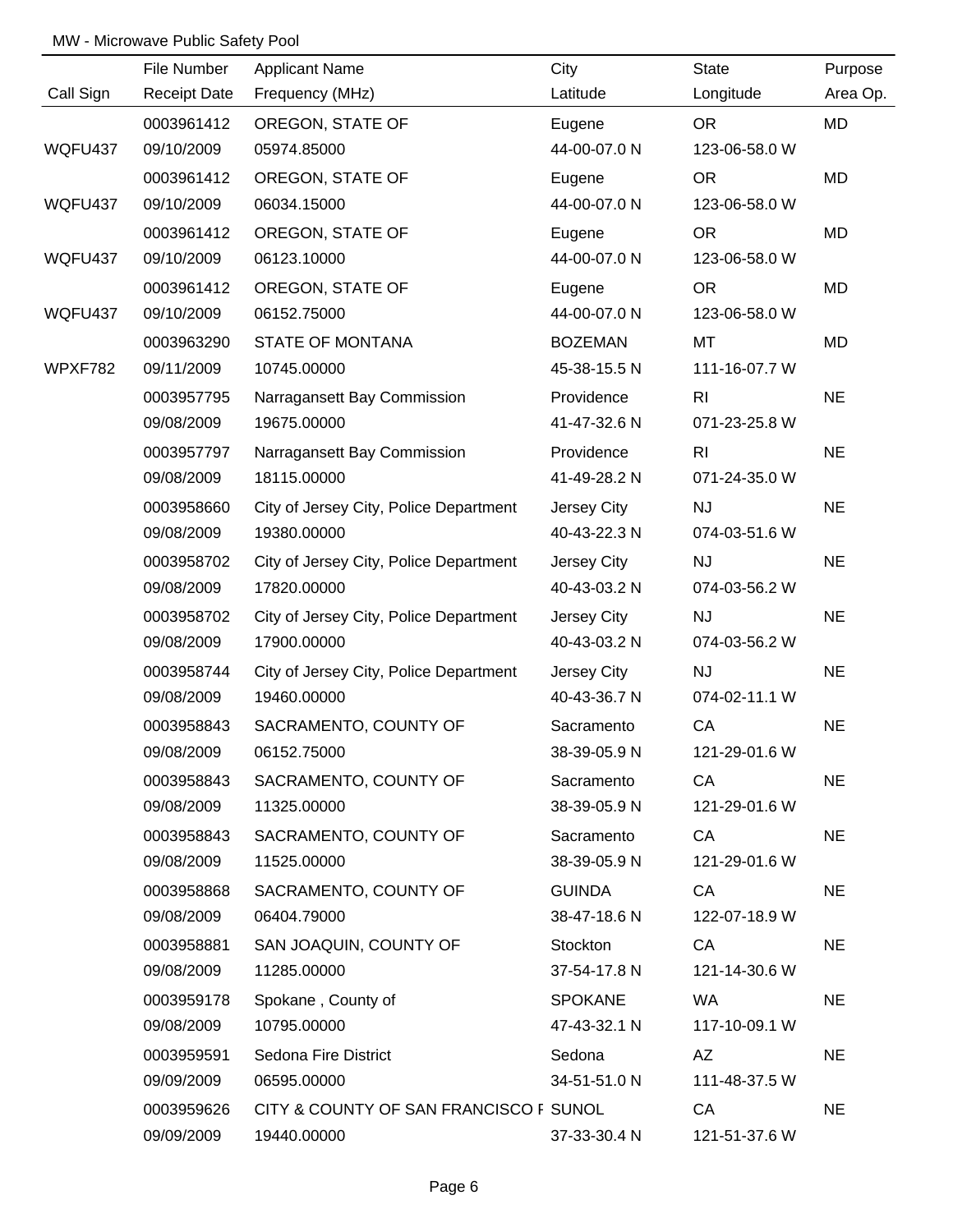|           | File Number         | <b>Applicant Name</b>                                  | City                 | <b>State</b>  | Purpose   |
|-----------|---------------------|--------------------------------------------------------|----------------------|---------------|-----------|
| Call Sign | <b>Receipt Date</b> | Frequency (MHz)                                        | Latitude             | Longitude     | Area Op.  |
|           | 0003959626          | CITY & COUNTY OF SAN FRANCISCO F SUNOL                 |                      | CA            | <b>NE</b> |
|           | 09/09/2009          | 19560.00000                                            | 37-33-30.4 N         | 121-51-37.6 W |           |
|           | 0003959627          | CITY & COUNTY OF SAN FRANCISCO F SUNOL                 |                      | CA            | <b>NE</b> |
|           | 09/09/2009          | 17880.00000                                            | 37-32-08.9 N         | 121-51-25.3 W |           |
|           | 0003959627          | CITY & COUNTY OF SAN FRANCISCO F SUNOL                 |                      | CA            | <b>NE</b> |
|           | 09/09/2009          | 18000.00000                                            | 37-32-08.9 N         | 121-51-25.3 W |           |
|           | 0003959674          | SEDONA FIRE DISTRICT                                   | Sedona               | AZ            | <b>NE</b> |
|           | 09/09/2009          | 06685.00000                                            | 34-51-51.0 N         | 111-48-37.5 W |           |
|           | 0003960271          | SEDONA FIRE DISTRICT                                   | Sedona               | AZ            | <b>NE</b> |
|           | 09/09/2009          | 17880.00000                                            | 34-51-51.0 N         | 111-48-37.5 W |           |
|           | 0003960300          | SEDONA FIRE DISTRICT                                   | Sedona               | AZ            | <b>NE</b> |
|           | 09/09/2009          | 19440.00000                                            | 34-51-15.1 N         | 111-47-08.6 W |           |
|           | 0003960316          | SEDONA FIRE DISTRICT                                   | Sedona               | AZ            | <b>NE</b> |
|           | 09/09/2009          | 19560.00000                                            | 34-51-15.1 N         | 111-47-08.6 W |           |
|           | 0003960580          | UNIVERSITY AND COMMUNITY COLLE <sup>(</sup> Las Vegas) |                      | NV.           | <b>NE</b> |
|           | 09/10/2009          | 10975.00000                                            | 36-06-16.6 N         | 115-08-17.6 W |           |
|           | 0003960597          | UNIVERSITY AND COMMUNITY COLLE <sup>[</sup> Henderson] |                      | <b>NV</b>     | <b>NE</b> |
|           | 09/10/2009          | 11465.00000                                            | 36-00-30.1 N         | 115-00-22.6 W |           |
|           | 0003960623          | Steamboat Springs, City Of                             | Steamboat Springs CO |               | <b>NE</b> |
|           | 09/10/2009          | 21925.00000                                            | 40-28-50.2 N         | 106-49-49.7 W |           |
|           | 0003960624          | Steamboat Springs, City Of                             | Steamboat Springs CO |               | <b>NE</b> |
|           | 09/10/2009          | 23125.00000                                            | 40-28-47.0 N         | 106-50-25.3 W |           |
|           | 0003960624          | Steamboat Springs, City Of                             | Steamboat Springs CO |               | <b>NE</b> |
|           | 09/10/2009          | 23225.00000                                            | 40-28-47.0 N         | 106-50-25.3 W |           |
|           | 0003960625          | Steamboat Springs, City Of                             | Steamboat Springs CO |               | <b>NE</b> |
|           | 09/10/2009          | 22025.00000                                            | 40-29-15.8 N         | 106-50-09.5 W |           |
|           | 0003960961          | CLARK, COUNTY OF                                       | <b>MESQUITE</b>      | <b>NV</b>     | <b>NE</b> |
|           | 09/10/2009          | 10875.00000                                            | 36-48-42.4 N         | 114-03-31.0 W |           |
|           | 0003961158          | CLARK, COUNTY OF                                       | <b>BUNKERVILLE</b>   | NV.           | <b>NE</b> |
|           | 09/10/2009          | 11285.00000                                            | 36-46-23.0 N         | 114-07-46.1 W |           |
|           | 0003961158          | CLARK, COUNTY OF                                       | <b>BUNKERVILLE</b>   | <b>NV</b>     | <b>NE</b> |
|           | 09/10/2009          | 11365.00000                                            | 36-46-23.0 N         | 114-07-46.1 W |           |
|           | 0003961193          | CLARK, COUNTY OF                                       | <b>MESQUITE</b>      | <b>NV</b>     | <b>NE</b> |
|           | 09/10/2009          | 06004.50000                                            | 36-42-53.0 N         | 114-03-11.0 W |           |
|           | 0003961193          | CLARK, COUNTY OF                                       | <b>MESQUITE</b>      | <b>NV</b>     | <b>NE</b> |
|           | 09/10/2009          | 10795.00000                                            | 36-42-53.0 N         | 114-03-11.0 W |           |
|           | 0003961272          | UNION PACIFIC RAILROAD COMPANY CHICAGO                 |                      | IL.           | <b>NE</b> |
|           | 09/10/2009          | 00934.96250                                            | 41-59-21.0 N         | 087-56-20.0 W |           |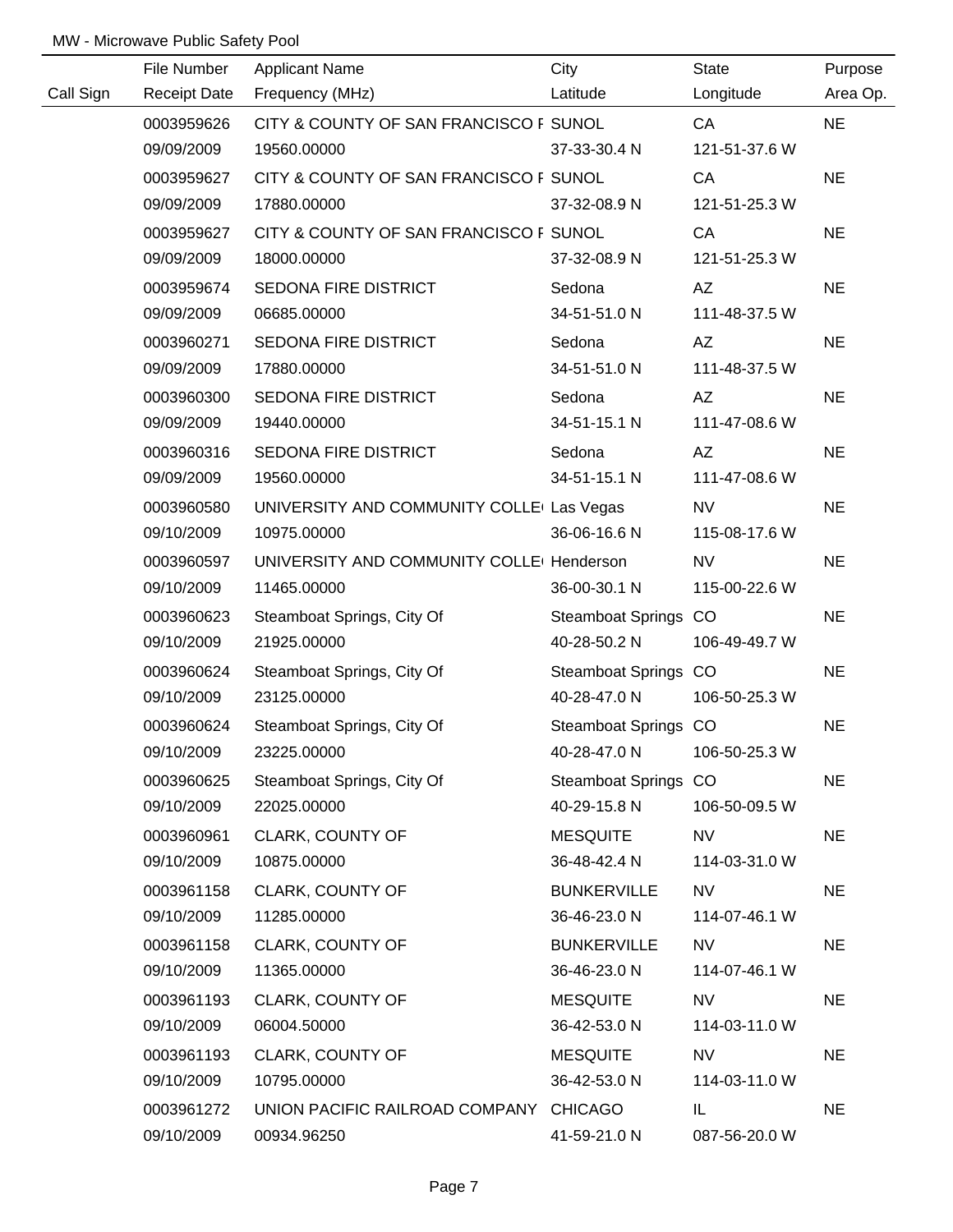|                | File Number         | <b>Applicant Name</b> | City              | State         | Purpose   |
|----------------|---------------------|-----------------------|-------------------|---------------|-----------|
| Call Sign      | <b>Receipt Date</b> | Frequency (MHz)       | Latitude          | Longitude     | Area Op.  |
|                | 0003963277          | CLARK, COUNTY OF      | <b>GLENDALE</b>   | <b>NV</b>     | <b>NE</b> |
|                | 09/11/2009          | 06256.54000           | 36-41-06.8 N      | 114-31-12.1 W |           |
|                | 0003963277          | CLARK, COUNTY OF      | <b>GLENDALE</b>   | <b>NV</b>     | <b>NE</b> |
|                | 09/11/2009          | 06286.19000           | 36-41-06.8 N      | 114-31-12.1 W |           |
|                | 0003963277          | CLARK, COUNTY OF      | <b>GLENDALE</b>   | <b>NV</b>     | <b>NE</b> |
|                | 09/11/2009          | 06404.79000           | 36-41-06.8 N      | 114-31-12.1 W |           |
|                | 0003963277          | CLARK, COUNTY OF      | <b>GLENDALE</b>   | <b>NV</b>     | <b>NE</b> |
|                | 09/11/2009          | 10775.00000           | 36-41-06.8 N      | 114-31-12.1 W |           |
|                | 0003963277          | CLARK, COUNTY OF      | GLENDALE          | <b>NV</b>     | <b>NE</b> |
|                | 09/11/2009          | 11225.00000           | 36-41-06.8 N      | 114-31-12.1 W |           |
|                | 0003963288          | CLARK, COUNTY OF      | LOGANDALE         | <b>NV</b>     | <b>NE</b> |
|                | 09/11/2009          | 06034.15000           | 36-36-21.5 N      | 114-28-26.4 W |           |
|                | 0003963338          | CLARK, COUNTY OF      | <b>OVERTON</b>    | <b>NV</b>     | <b>NE</b> |
|                | 09/11/2009          | 11265.00000           | 36-32-45.4 N      | 114-26-39.9 W |           |
|                | 0003963422          | CLARK, COUNTY OF      | COYOTE SPRINGS NV |               | <b>NE</b> |
|                | 09/11/2009          | 06152.75000           | 36-48-38.0 N      | 114-57-22.6 W |           |
|                | 0003963434          | CLARK, COUNTY OF      | <b>MOAPA</b>      | <b>NV</b>     | <b>NE</b> |
|                | 09/11/2009          | 11225.00000           | 36-40-15.2 N      | 114-35-25.4 W |           |
|                | 0003959425          | City of Farmington    | <b>FARMINGTON</b> | <b>NM</b>     | <b>RM</b> |
| WPOL455        | 09/09/2009          | 00943.17500           | 36-46-43.6 N      | 108-11-10.1 W |           |
|                | 0003957825          | VENTURA, COUNTY OF    |                   |               | <b>RO</b> |
| <b>WNTW562</b> | 09/08/2009          |                       |                   |               |           |
|                | 0003958645          | WALTON, COUNTY OF     |                   |               | <b>RO</b> |
| <b>WNTW556</b> | 09/08/2009          |                       |                   |               |           |
|                | 0003958690          | SPOKANE, COUNTY OF    |                   |               | <b>RO</b> |
| WNTB295        | 09/08/2009          |                       |                   |               |           |
|                | 0003959525          | COLUMBIA, COUNTY OF   |                   |               | <b>RO</b> |
| <b>WGY730</b>  | 09/09/2009          |                       |                   |               |           |
|                | 0003959543          | COLUMBIA, COUNTY OF   |                   |               | <b>RO</b> |
| WNTV593        | 09/09/2009          |                       |                   |               |           |
|                | 0003959565          | COLUMBIA, COUNTY OF   |                   |               | <b>RO</b> |
| WNEL354        | 09/09/2009          |                       |                   |               |           |
|                | 0003959960          | HOLMES, COUNTY OF     |                   |               | <b>RO</b> |
| WNTW879        | 09/09/2009          |                       |                   |               |           |
|                | 0003959961          | HOLMES, COUNTY OF     |                   |               | <b>RO</b> |
| <b>WNTW880</b> | 09/09/2009          |                       |                   |               |           |
|                | 0003959962          | HOLMES, COUNTY OF     |                   |               | <b>RO</b> |
| <b>WNTW881</b> | 09/09/2009          |                       |                   |               |           |